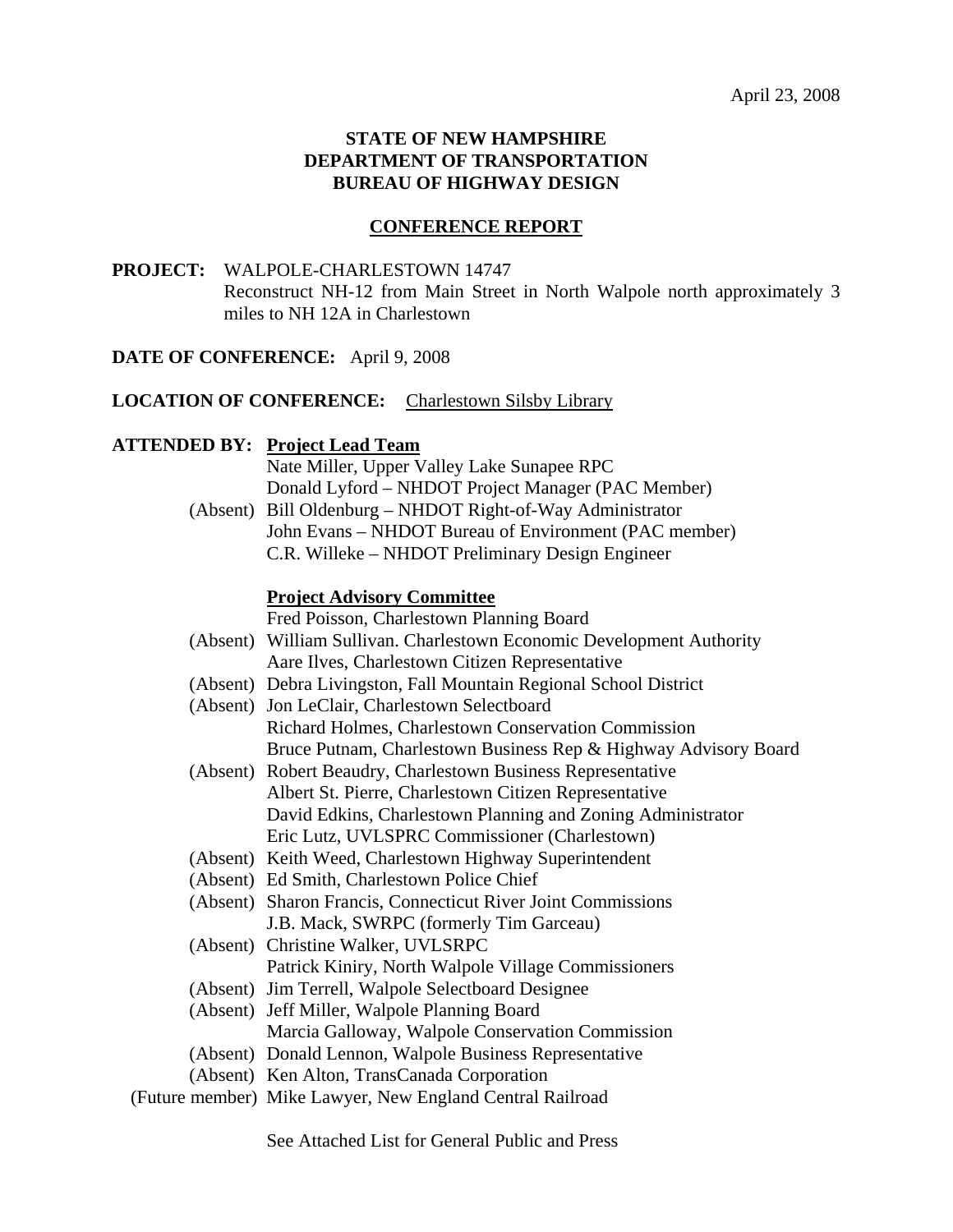# **SUBJECT: Project Advisory Committee (PAC) Meeting #4 Minutes**

## **NOTES ON CONFERENCE:**

On April 9th, 2008 approximately 20 people gathered at the Silsby Library in Charlestown for a meeting facilitated by the New Hampshire Department of Transportation (NHDOT) and the Upper Valley Lake Sunapee Regional Planning Commission (UVLSRPC). The intent was for PAC members to develop a vision statement for the NH 12 corridor within the project limits based on the previously developed problem statement. The vision statement will be used to help develop future screening criteria and future alternatives for corridor improvement.

### **Introduction**

Donald Lyford, project manager for the NHDOT, welcomed everyone and began with NHDOT staff introductions. Don asked the participants to introduce themselves. After audience introductions, Don reviewed the meeting agenda and discussed the recent NHDOT efforts to implement previously suggested low cost improvements.

### **Low Cost Improvements**

Guardrail - Don mentioned that the Department is looking at cable guardrail and galvanized box beam guardrail as narrower and more aesthetic alternatives to the Department's standard wood post with galvanized beam guardrail. A recent inquiry at the New York State Department of Transportation indicated that they no longer support the use of rusty box beam guardrail in the Adirondack Mountain area due to excessive corrosion issues. They are replacing the rusty box beam with galvanized box beam as the budget permits. Aare Ilves asked about the cost of guardrail. *Subsequent to the meeting a review of the recent average unit bid prices for the Department's standard guardrail indicates a price of \$18 to \$22 per linear foot of installed guardrail.* 

Fall Mountain Signing – Don mentioned that this summer the Department's Traffic Bureau would be updating signs by adding a guide sign for Fall Mountain Regional High School on the NH 12 northbound approach to the NH 12A intersection and replacing the existing one for the southbound direction.

Pavement Shimming – The NH 12 corridor has been recently over laid with pavement, and therefore pavement shimming will likely not occur in the near future. However, the Department will take a closer look to see if specific areas would benefit from pavement shimming and coordinate with the District Office to see if these could be addressed. Water puddles and icy spots would be the main focus.

Scenic Pull-Offs – Locating new scenic pull-off areas or enhancing existing areas will be looked at when the committee gets into the alternative selection process.

Don then handed the meeting over to Nate Miller to discuss the vision statement.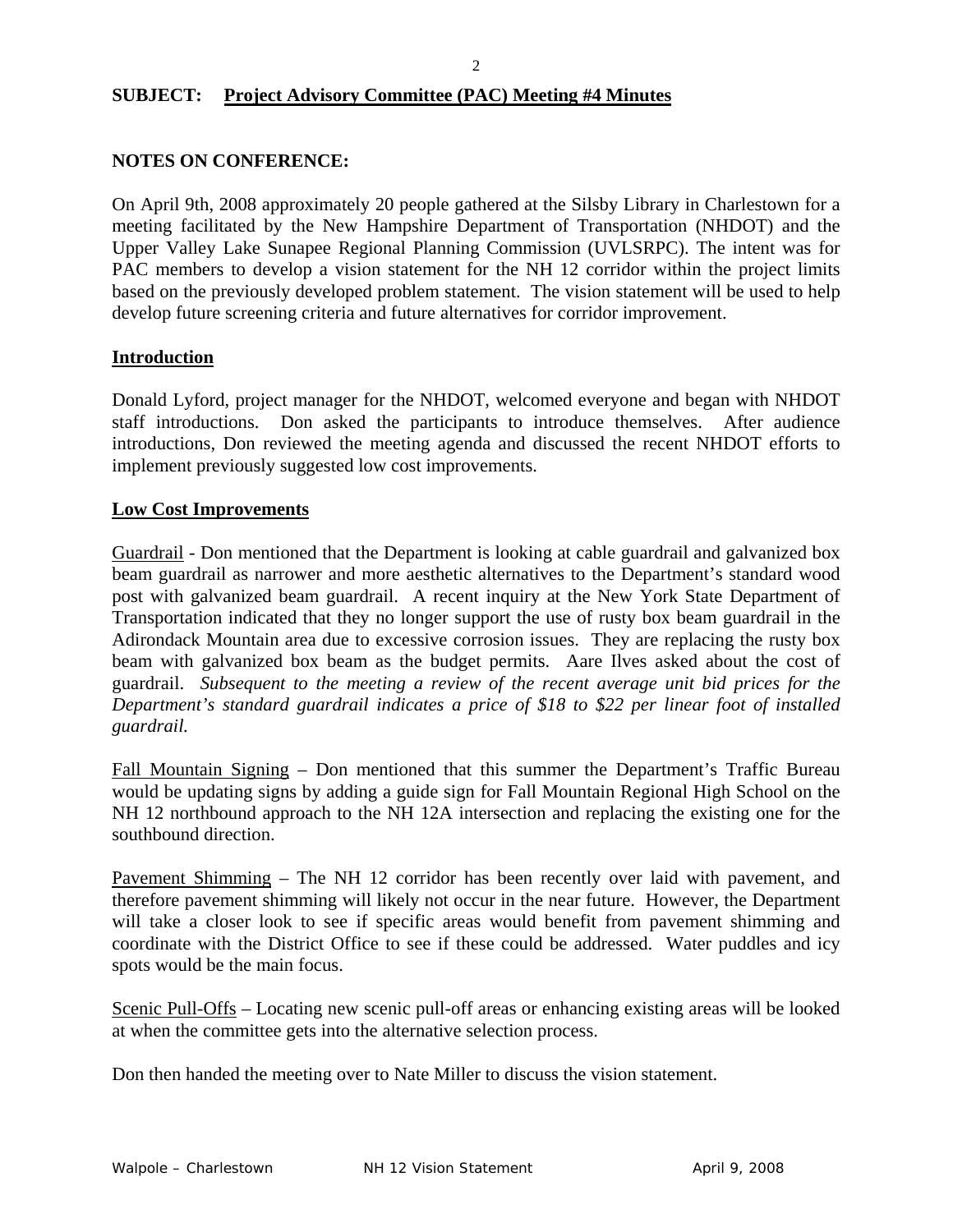#### **Vision Statement Development**

Nate Miller began the presentation with a flow chart showing were the project advisory committee is in the Context Sensitive Solutions (CSS) process and stressed the definition of CSS: "A collaborative interdisciplinary approach that involves all stakeholders to develop a transportation facility that fits its physical setting and preserves scenic, aesthetic, historic and environmental resources, while maintaining safety and mobility." Nate reminded the committee of the previous problem statement that was developed at the last meeting and asked if there was still concurrence with the statement:

### 3-12-2008 Problem Statement

*"Route 12, the only highway between North Walpole and Charlestown, is too narrow, without shoulders and adequate guardrails. The highway's location, squeezed between the Connecticut River and the active New England Central rail line, and the roadway's aging infrastructure present serious and unique safety concerns. The instability of the bank of the Connecticut River is a serious and immediate safety and environmental concern that threatens the roadway itself and the regional economy. Poor pavement condition and lack of sufficient roadway drainage cause hazardous and unsafe driving conditions. The combination of these factors hinders the ability of vehicles, cyclists, and pedestrians to safely and efficiently travel the corridor, and detracts from residents' ability to access the river and enjoy the scenic beauty of the Connecticut River Valley."* 

Everyone concurred. Nate went on to describe the elements of a proper vision statement and provided examples of existing vision statements used on other projects around the state (Meredith, Concord, and Pelham). Nate mentioned that a vision statement should include transportation needs, community values and aspirations, and scenic, aesthetic, historic, and environmental values and goals. Prior to the meeting, PAC member Dave Edkins developed a draft vision statement for the NH 12 corridor and Nate presented the statement to the other PAC members. C.R. Willeke used a laptop computer to make changes to the draft vision statement as PAC members made suggestions. The vision statement was projected onto a screen and PAC members could watch as the edits were being made. The PAC members provided many good comments and a comprehensive vision statement was developed (see below). The major theme of the discussion involved expanding the draft vision with slightly more detail about the various modes of transportation and keeping the scope of the project reasonable in terms of cost. The final vision statement reads as follows:

#### **Vision Statement**

*"The Route 12 corridor will be safe, efficient, attractive, and environmentally sensitive, while adequately serving the needs of the motoring public, bicyclists, pedestrians and commercial traffic including rail service. Route 12 will be a wider road with adequate shoulders, appropriate guardrails, and safe passage for bicyclists and pedestrians, while providing better access and parking to enjoy the river. This project will realistically maximize the limited space available for the various modes of transportation, while preserving and enhancing the scenic qualities of the area for travelers and residents."*